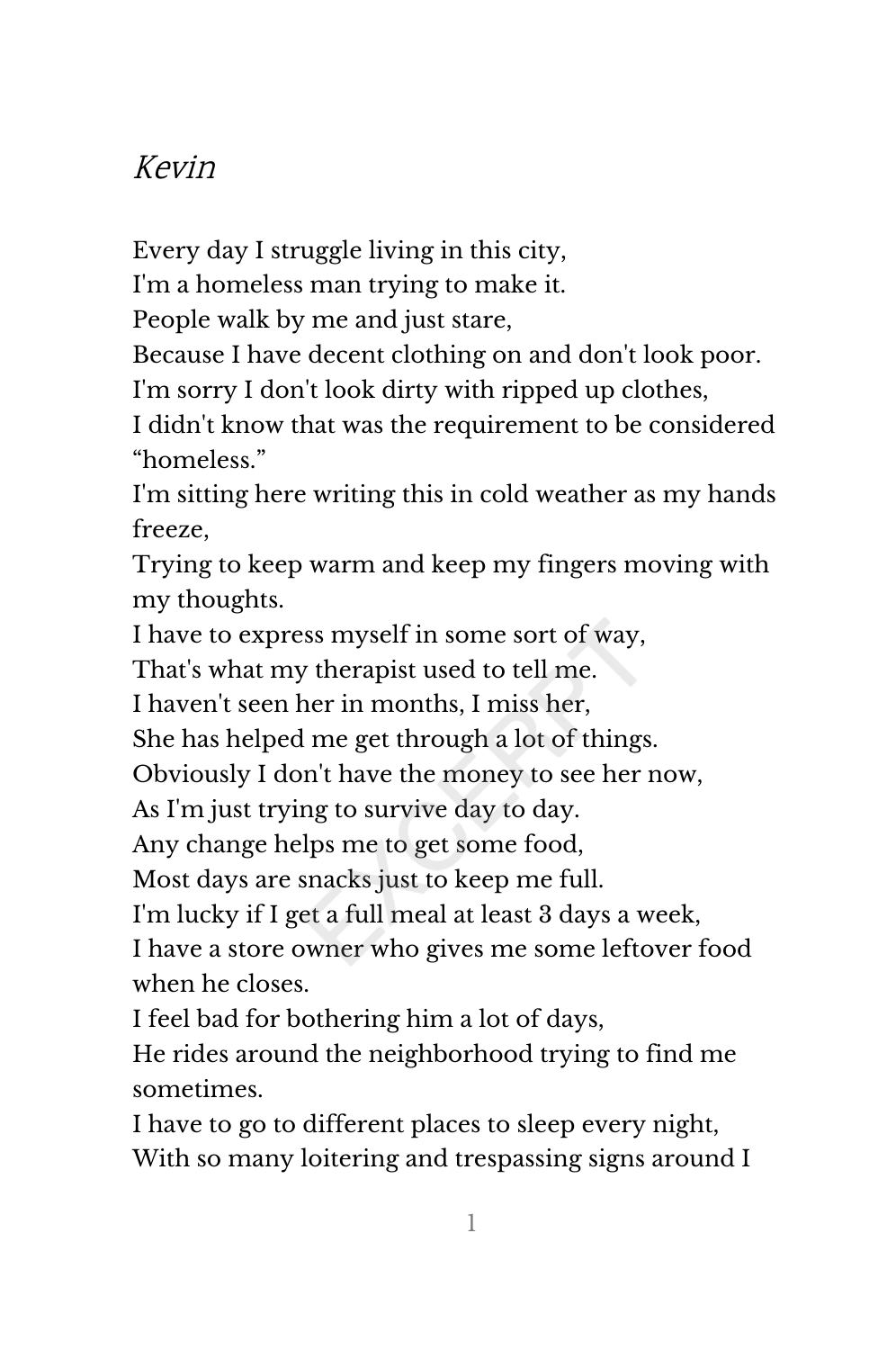don't want the cops to arrest me.

Then again being in a police station and a jail cell would be warmth,

But I'm working on finding a way out of this.

It's messed up how people don't show empathy or sympa‐ thy in this world,

Like I miraculously decided to just be homeless.

I just randomly woke up and went out to the streets,

And I decided to hustle and try to survive in this cold world.

Cold world full of mean people and it's cold outside right now,

Shelters are jam packed and some nights I can get a cot to sleep on.

There are picky homeless people when it comes to their food,

Not me, I'll take whatever I can get to be honest.

A lot of nights I cry and shed tears of sadness and sorrow,

Losing my wife to cancer and my company shutting down killed me.

We never had kids, but we had a great life but my life savings is gone,

Trying to survive paying bills, rent, I eventually went broke.

Evicted from my home and my family refused to help or take me in,

I now pull a suitcase around with whatever clothes I have. In my 50s, companies don't want no old man working for them,

They probably think I want all of this money to work.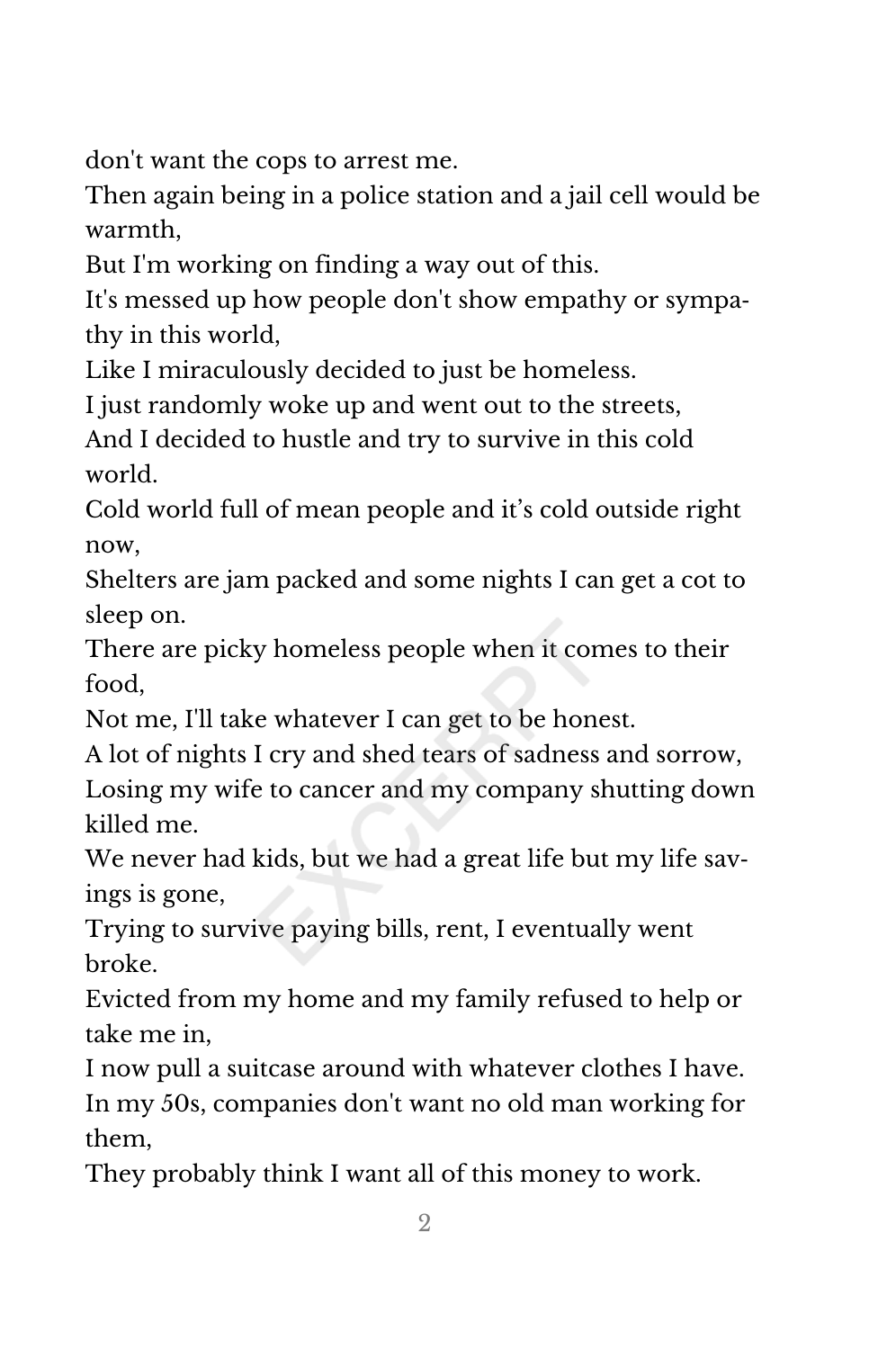I'm just trying to survive and get a place to live,

But rent is ridiculously high and it's too much to think about.

So imagine what I'm thinking in my head right now, I'm thankful I have that store owner who lets me wash in his bathroom.

When he closes his store for the night, I go wash up and get a warm meal,

He tells me to come by and work for him some days. Most people don't even have some of the things I have, I'm thankful for whatever I can get at this point.

He's struggling financially with his store and I feel for him, This economy is no joke and he told me his rent went up. It's been months since I felt the hot water of a shower hit my skin,

Oh how I'd kill just to sit in a bathtub and soak my aching bones.

Sleeping on hard floors has caused chronic back pain, My store owner friend slides me Tylenol after dinner to al‐ leviate the pain.

Depression is kicking in on me with another cold night upon me,

Trying to not think of the cold as my jacket keeps me warm.

Time to go into my spot in a dark alley where I'm unno‐ ticed,

Cuddle up under a dark space and try to get some shut eye.

Hopefully the rats don't walk on top of me tonight, I hope my body doesn't fail me like it has in the past on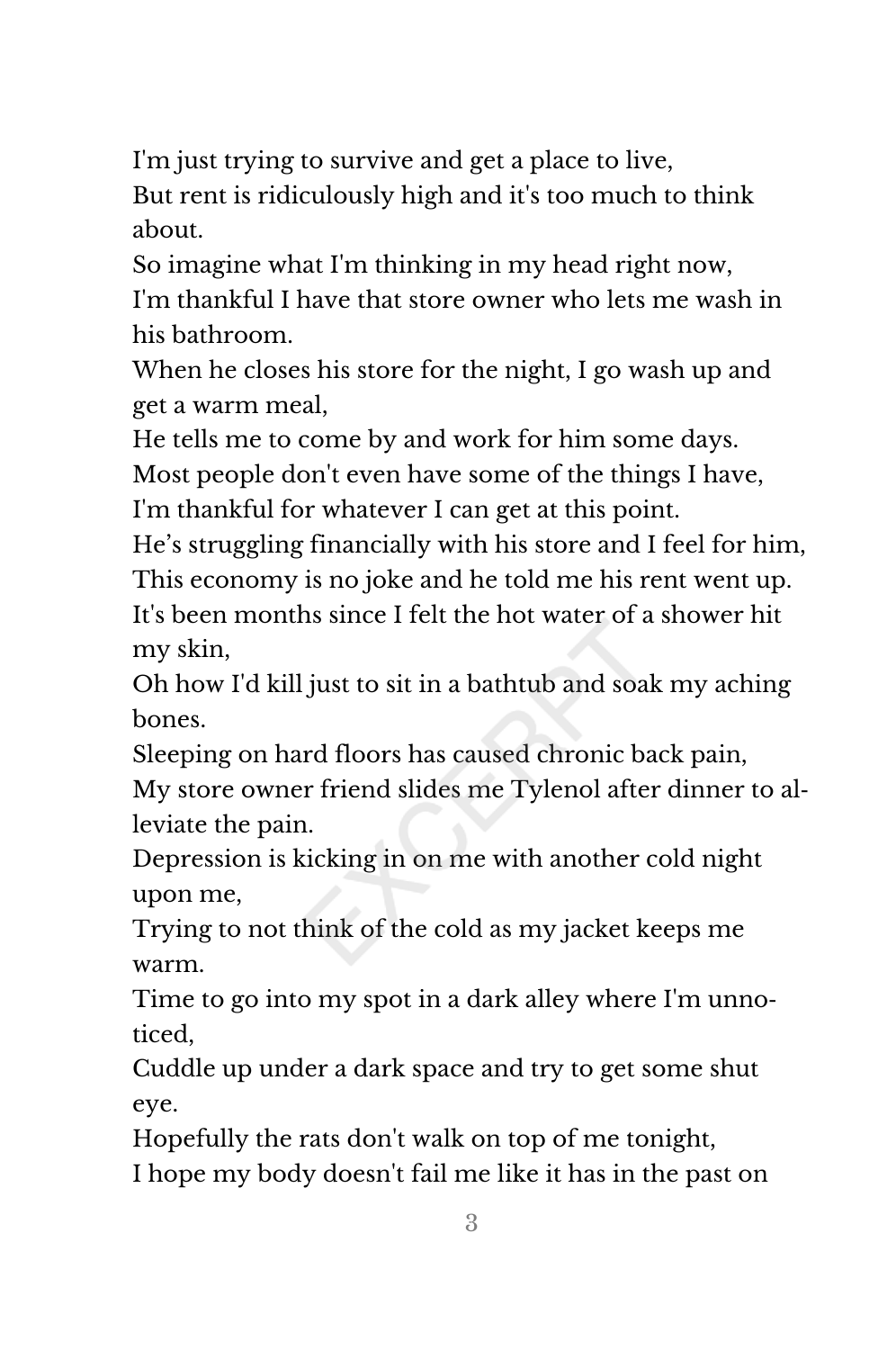winter nights.

I don't think people truly know what it's like to be home‐ less,

I'm quite sure the heat, lights, hot water and warm bed they take for granted.

The little things that we don't take into account,

Are the things we need the most in our lives.

People are engulfed in their iPod, iPads and cell phones,

The materialistic things that I no longer care about.

Waking up to blistering snow falling on my head and blow‐ ing in my face,

I don't know how much longer I can deal with this.

I wish a miracle would happen and someone saves me, Just a simple gesture of staying in someone's home for a little while.

The good news is I woke up to \$5 dollars in my small cup, It's decision making time on what I'm going to do with it. My soap is running low to wash up and so is my deodor‐ ant,

How am I going to eat today? I don't want to bother my store owner friend.

Thank goodness none of my high school classmates have seen me,

This city can get to you and you never know who you'll see.

Drugs and alcohol have never been my thing,

But I have moments where I think it'll help me escape the sorrow I have within me.

Being strong and being a fighter is just not within me, Somehow people think when you're homeless you're men‐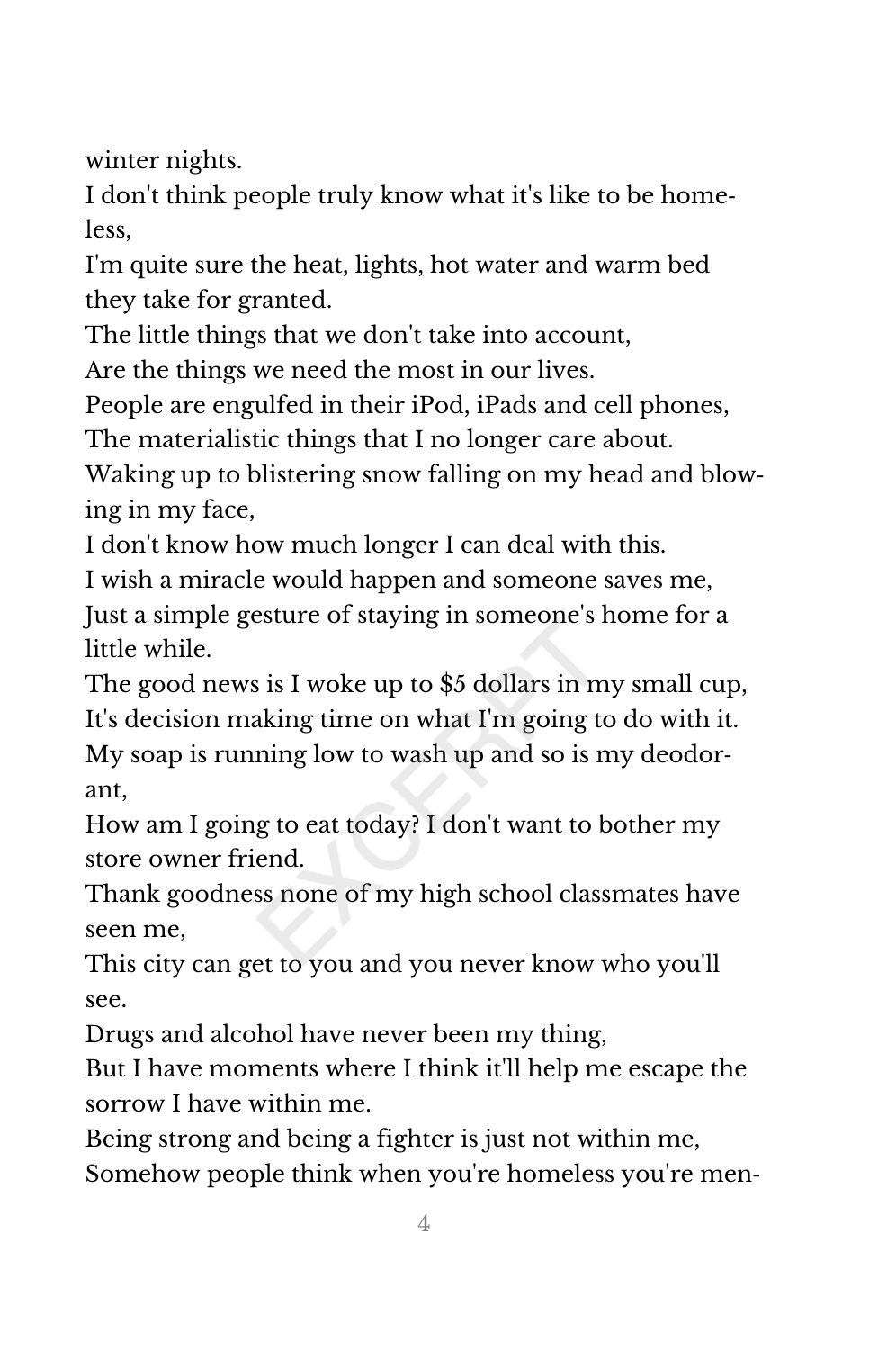tally strong.

I sing songs in my head a lot of days to get by,

My favorite songs my wife and I used to dance to.

Spreading out my time between writing my journal,

Of life being a homeless man in a big city.

Sometimes people give me a little money,

And they ask me my story and what happened.

Today I managed to get a good ten dollars before it got dark,

Which allows me to get a good meal and a small bar of soap.

So people start thinking about the daily struggles being homeless,

You're alone, you have to survive on your own.

Start to think how you have to drag the last of your be‐ longings around,

And having to find some place to sleep every night. Imagine having to count on others to help you eat every single day,

There are no requirements or specifications on being homeless.

There is no required clothes and look to who can be home‐ less,

Stop being so judgmental of people and have a heart.

Be thankful for the smallest, simplest things daily,

Don't take having a home, bed, water, food and clothes for granted.

It doesn't matter what race I am or where I am from,

What matters is I'm a human being just like you.

Yes homeless people are ashamed of where they are and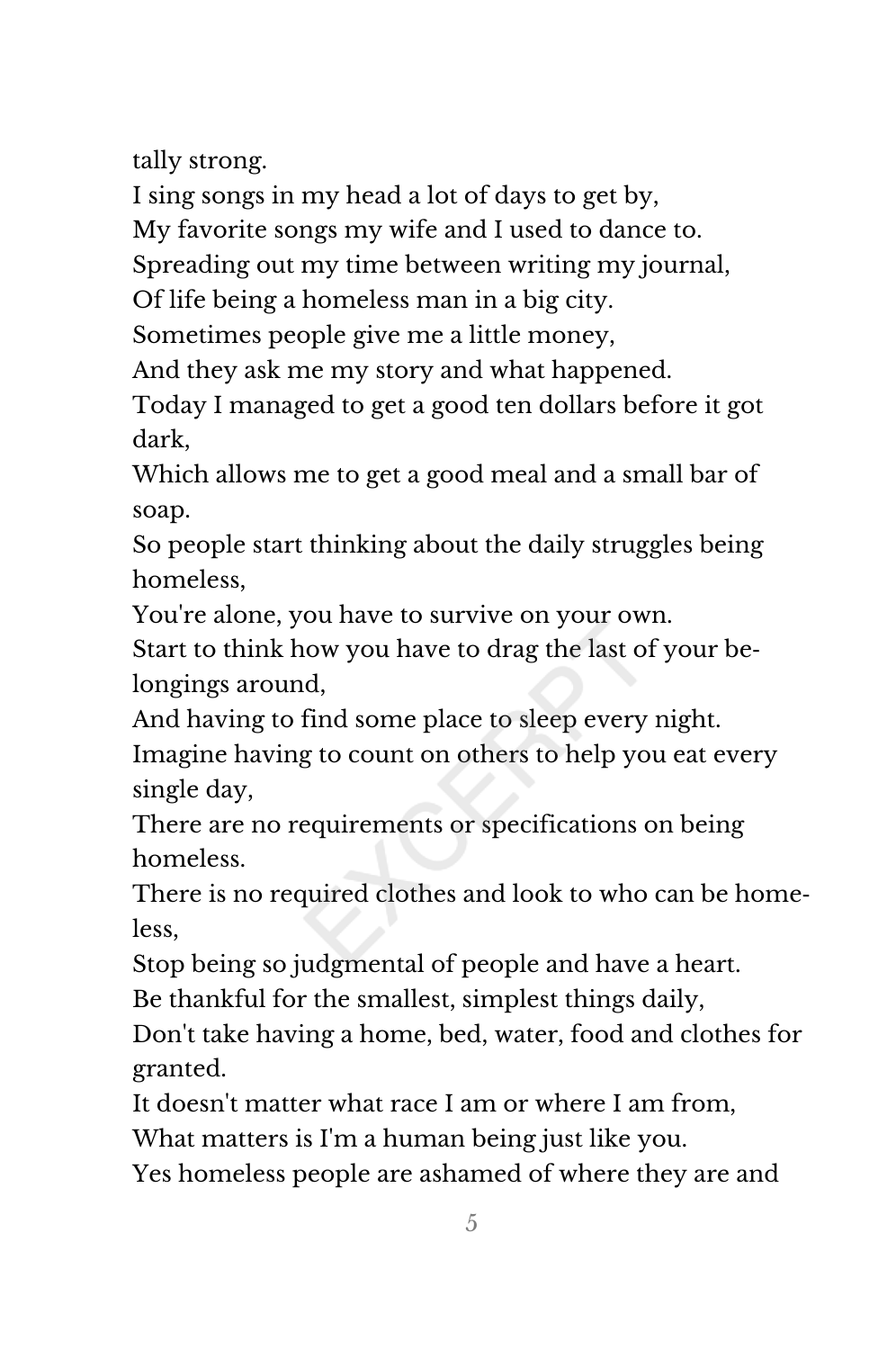their circumstances,

A lot of us are thankful for whatever we get from others.

I've gone from having a wife, career, home and two cars,

To nothing at all, I've somehow been humbled by life's ex‐ periences.

We forget to be human beings a lot of times,

I used to be that man who would walk past homeless peo‐ ple.

I'd lie to a lot of them about not having spare change or money,

Thinking in my head that they're on drugs and how they ended up homeless.

I was judgmental myself and took all of things I had for granted,

I didn't pray, I didn't thank people for things because I ex‐ pected to have the basics.

You never think your life can change in the blink of an eye,

One minute you're living good and the next you have nothing.

I used to think homeless people were lazy,

Until I became homeless and met a few of them and heard their stories.

Now I wish I was more empathetic and took time for peo‐ ple,

Gave back to my community and did good deeds.

I thought Corporate America and being married was enough,

But it never is, especially if you know you can give more. Spending my weekends being lazy at home and sleeping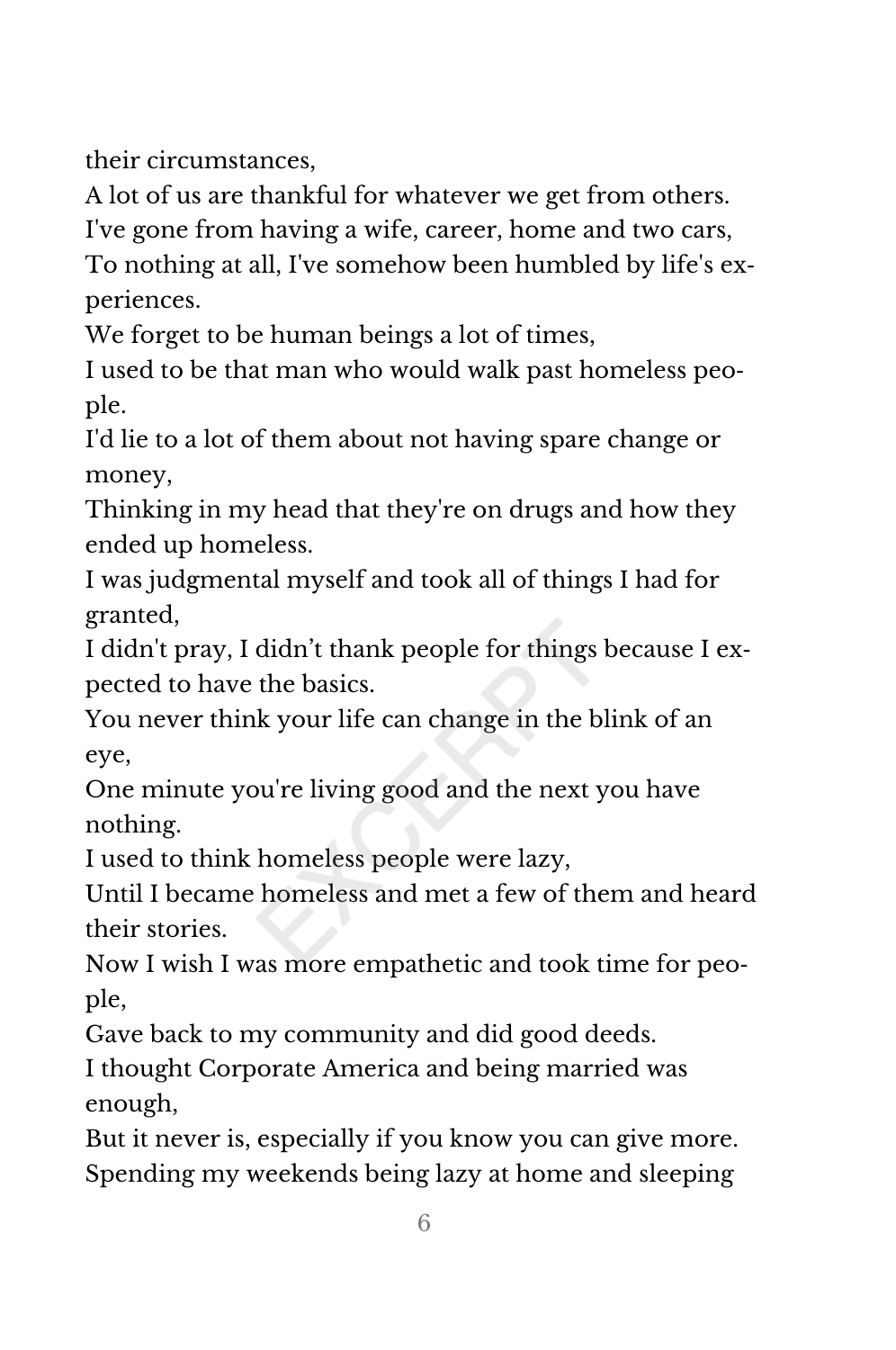all day,

Knowing I could've been in the world giving back.

When my company had events to give back,

I'd pass up on it to go shopping for things for myself.

Reflecting on it now, being the selfish man I was,

And now I don't own half of the things I bought.

I was forced to sell those things to scrap for money,

It became survival when my house got foreclosed.

I was against having kids because I wanted my wife to my‐ self,

I didn't want kids taking time away from the woman I wanted for me.

Praying each day that I get a second chance at life,

I will do more to give back to the world and impact others. I want to help homeless people and do more to build shel‐ ters,

Help others to get jobs and places to live.

But it starts with me getting out of my current situation, It's all a process, one day at a time and having a strong mental focus.

As I'm breathing cold air out of my mouth,

Reflections of my guilt has me in a bad place. Sitting here writing my life story right now,

And trying to tell people to be thankful for the necessities they have.

There's so much more to my story and it saddens me,

I pray that I get another chance at this life I'm given.

I've lost track of the last time I slept in a warm bed,

With heat keeping the house warm and being under covers.